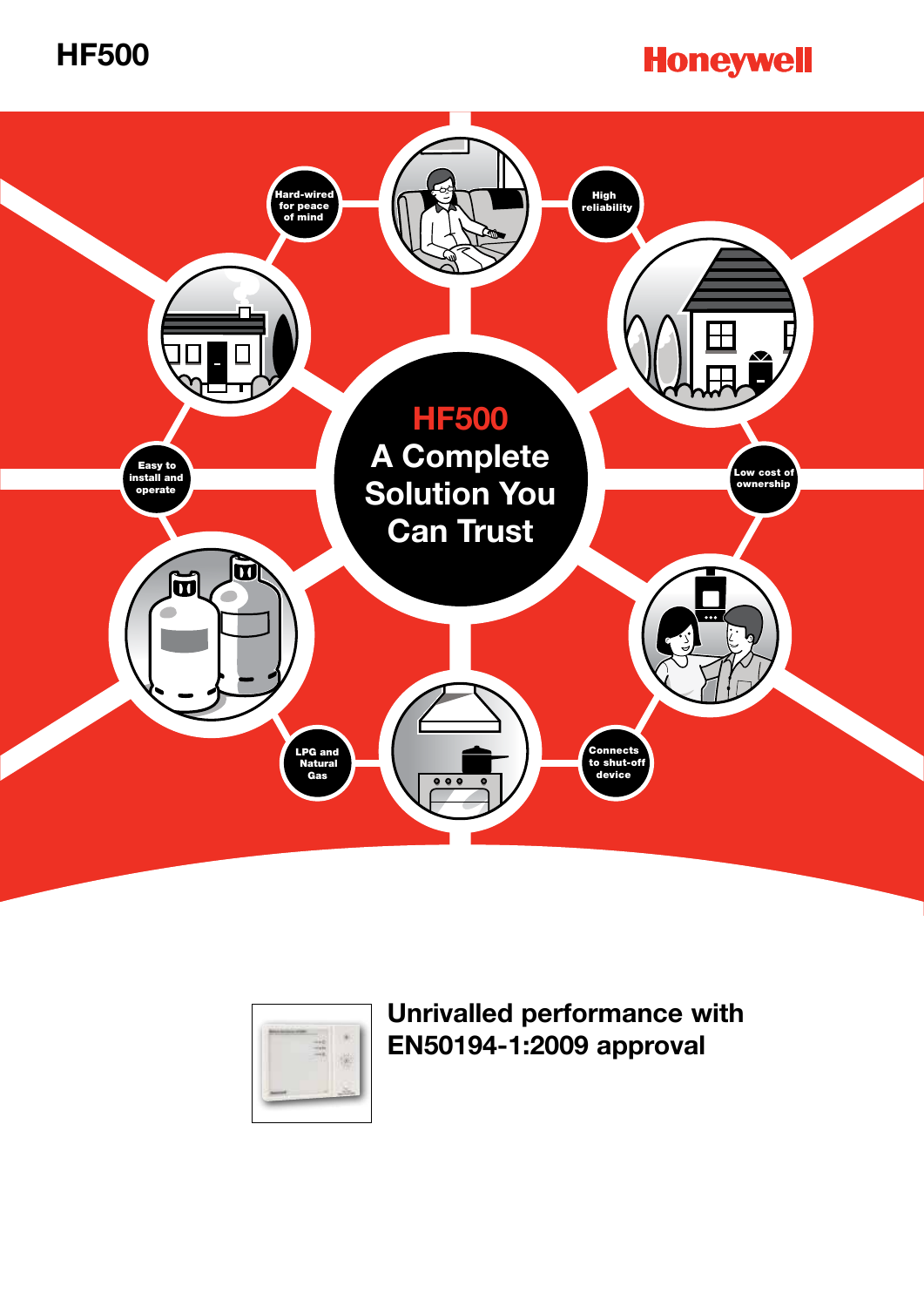## **Flammable Gas in Residential Accommodation**





## **The dangers of flammable gas in residential accommodation**

Natural Gas and LPG (Liquefied Petroleum Gas, also known as bottled gas) are some of the safest forms of energy available, but they can still pose a substantial hazard in homes and static caravan holiday parks if a leak occurs.

Once gas has built up undetected, simple activities such as turning on light switches can provide a source of ignition, potentially causing an explosion.

#### **There are a number of reasons why gas leaks can occur:**

- Mistakes such as forgetting to light a gas ring/or not noticing that gas has been switched on, due to a limited sense of smell or dementia
- Natural causes such as a boiler pilot light blowing out
- Wear and tear of devices such as gas heating and cooking appliances
- Incorrect installation or maintenance of gas fuelled appliances.

## **Who is at risk from residential flammable gas leaks?**

- Anyone using gas in the home can be at risk from a potential gas leak
- People who are away from their homes; unless someone is in the property to notice the smell of gas, a leak could potentially build up to dangerous proportions before someone returns home and notices the leak has occurred
- People with a desensitised sense of smell due to age or medical condition
- People with memory issues or people suffering from confusion may forget to light gas rings or may leave gas appliances running, potentially causing a leak to build up.

This makes flammable gas leak detection a concern for any housing professionals, residential care professionals, static caravan holiday park owners or home owners.

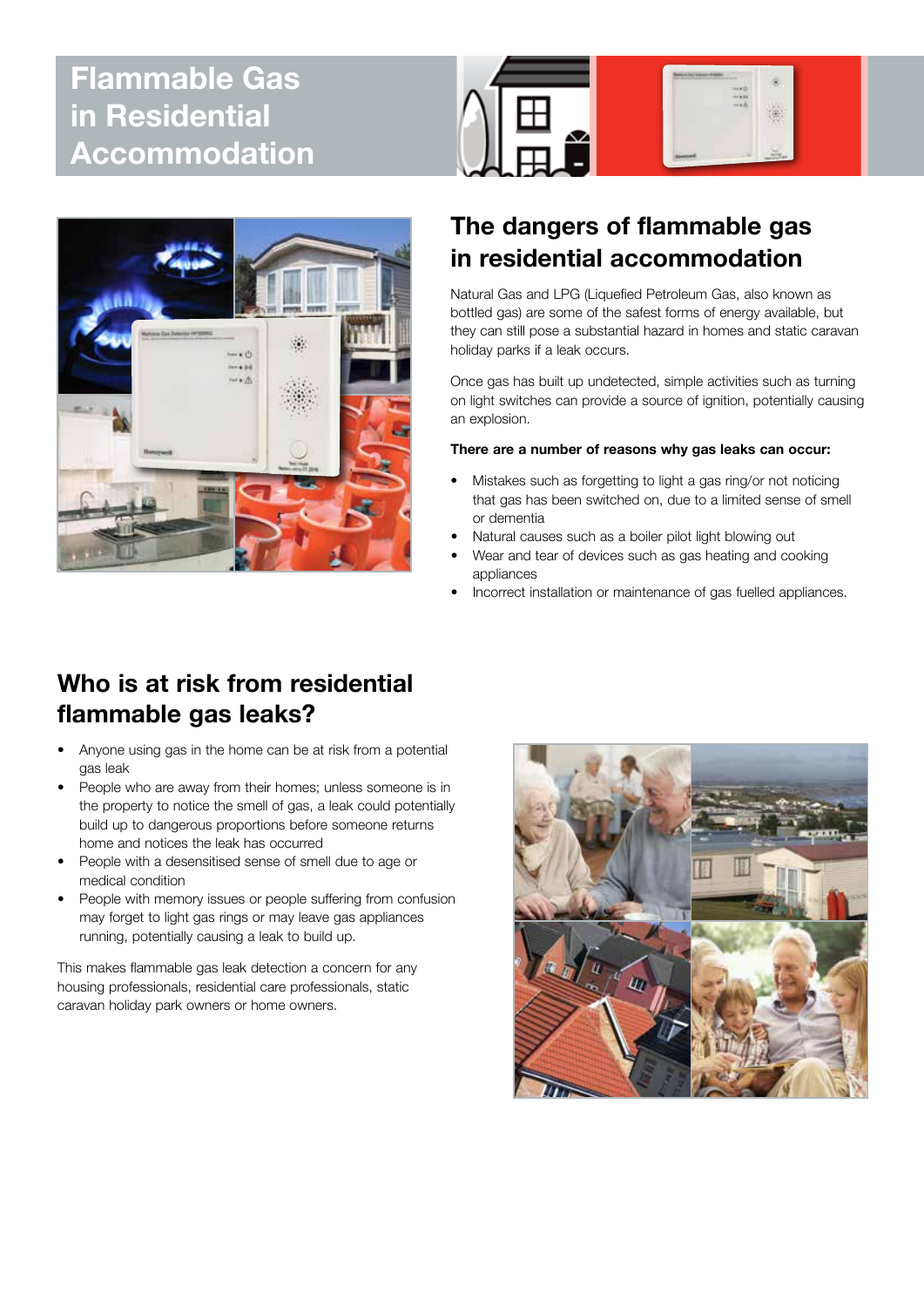## **HF500 Hard-Wired Flammable Gas Alarms**



The HF500 alarms are designed to deliver a complete solution for the detection of LPG (Liquefied Petroleum Gas) and Natural Gas/ Methane. Optimised for use by professionals dealing with flammable leak detection, HF500 is ideally suited for use in private or social housing as well as other forms of residential care.

The HF500 can either be used as a stand-alone device or it can be directly wired to a solenoid valve or control panel/alarm system. There are two model variants available in the HF500 range: HF500NG for the detection of Natural Gas and HF500LPG for the detection of LPG.

## **Why choose the HF500?**

#### **High reliability**

- Approved to EN50194-1:2009 by BSI (Kitemarked KM 590203)
- Catalytic flammable gas sensor
- Professional design



BS EN50194-1: 2009

### **Tamper-proof**

• Hard-wired for peace of mind

#### **Easy to operate and use by the end-user**

- Clearly visible status indication LEDs: power, alarm, fault
- • Loud 85dB alarm
- Button for test and alarm mute

#### **Low total cost of ownership**

- Optimised for easy wiring
- Direct connection to a solenoid valve
- 5 year product life with 2 year guarantee **Example 2 Example 18 years of the Hopewell** also

### **Easy to install**

- Easy to access wiring terminal
- Cable entry from the back or via mini trunking from the sides or bottom
- Fits to standard electrical installation boxes
- The design allows the alarm to be replaced without rewiring
- Installer mode to test the functionality of the relays

#### **Designed for residential environments**

Small, compact design with stylish look, optimised for residential settings

#### **Complete solution**

- Integrated alarm relay can operate normally open and normally closed solenoid valves for automatic gas shut off
- Alarm and fault relays can also be used to connect to a control panel/alarm system
- Honeywell also offers a range of suitable solenoid valves

## **Installation**

The HF500 is hard-wired which ensures the device is always connected to the mains power supply. It also prevents the device being accidentally unplugged which would stop the unit from functioning and could also create a spark that ignites the gas.

The HF500 is optimised for quick, engineer friendly installation and all wiring can be done on the separate adaptor plate with an easy to access terminal.



#### Surface wiring via mini-trunking (25x16mm break outs)

### THIS DOCUMENT HAS BEEN GENERATED USING AutoCAD

The dimensions of the hole locations within the adaptor plate are shown below:

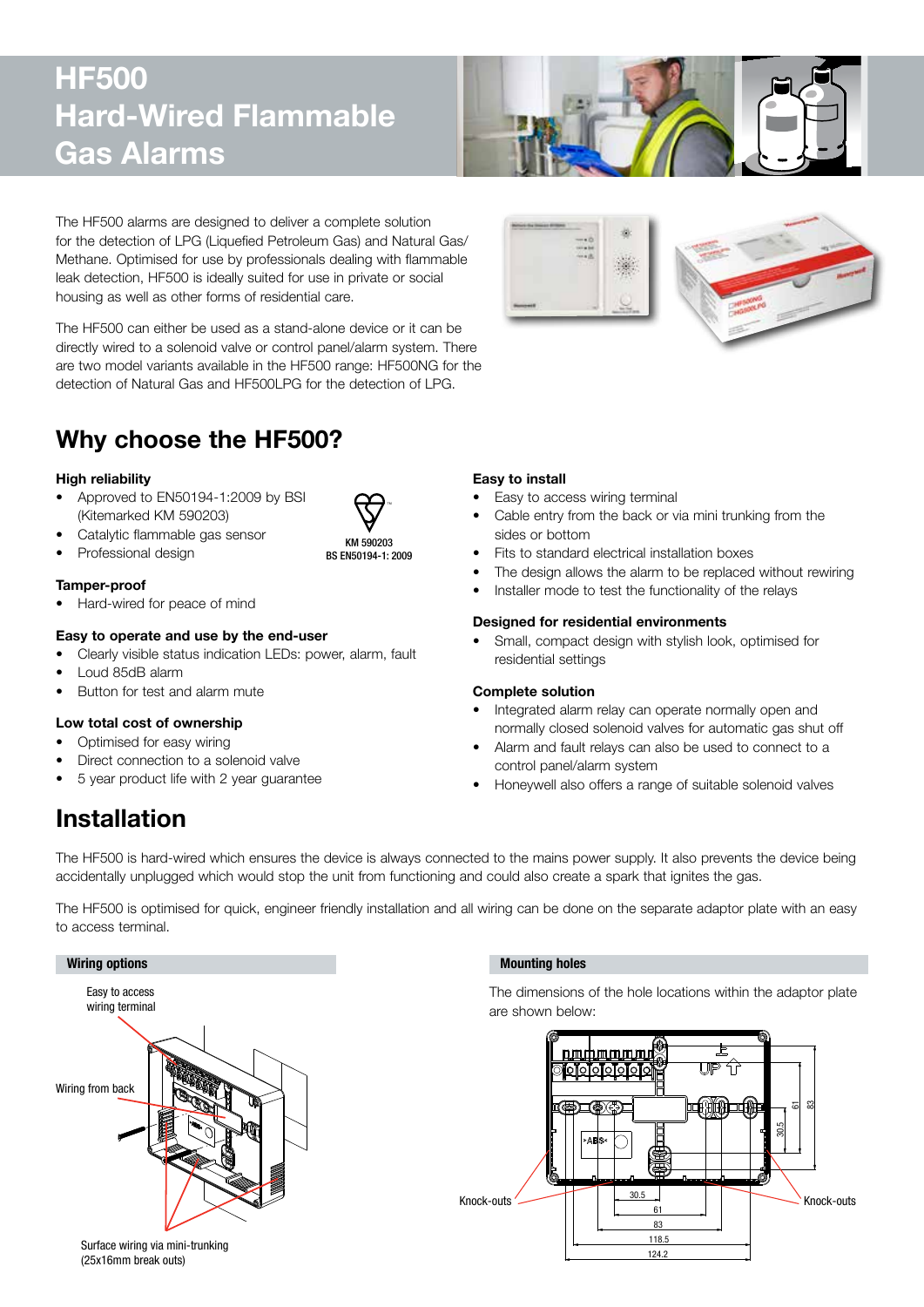# **Delivering a Complete Solution**



## **Honeywell's solenoid valves**

The HF500 alarms can be ideally complemented with Honeywell's solenoid valves to provide an automatic gas shut-off system. The HF500 can be used with either normally open or normally closed solenoid valves. The valves are constructed in such a way that manual intervention is required to reopen the valve after the alarm threshold has been exceeded.

#### **Key features of Honeywell's solenoid valves:**

- Closing time <1 sec (according to EN161 standard)
- Maximum inlet pressure of 500 mbar
- Rated voltage of 220..240 Vac
- Electrical connection with standard DIN plug (according ISO4400)
- CE approved: EN161; GAD and LVD

#### **VG4000S Series**

The VG4000S valve is opened manually and stays open until electrically closed. The body is made out of Copper alloy die cast.

#### **VG400SA Series**

The VG400SA is opened manually and stays open until electrically closed. The body is made out of Aluminium die cast.

#### **VG400AA Series**

The VG400AA series is opened manually and stays open as long as it is electrically energised. When the electric power is removed the valve will close. Compared to the VG4000S and VG400SA series this system provides additional safety in conditions of power interruption and/or interruption of the connection between the HF500 alarm and the VG400AA valve. The body is made out of Aluminium die cast.



#### **VG4000S Series**



#### **VG400SA Series**

#### **Order Information**

| <b>OS number</b> | <b>Connection (inch)</b> | <b>Environmental Protection (IP)</b> |
|------------------|--------------------------|--------------------------------------|
| VG4015S2008      | $\frac{1}{2}$            | 54                                   |
| VG4020S2008      | $\frac{3}{4}$            | 54                                   |
| VG4025S2007      |                          | 54                                   |
|                  |                          |                                      |
| VG415SA1002      | ⅓                        | 65                                   |
| VG420SA1005      | $\frac{3}{4}$            | 65                                   |
| VG425SA1000      |                          | 65                                   |
|                  |                          |                                      |
| VG415AA1004      | ⅛                        | 65                                   |
| VG420AA1007      | $\frac{3}{4}$            | 65                                   |
| VG425AA1002      |                          | 65                                   |

For further details please refer to specific datasheets.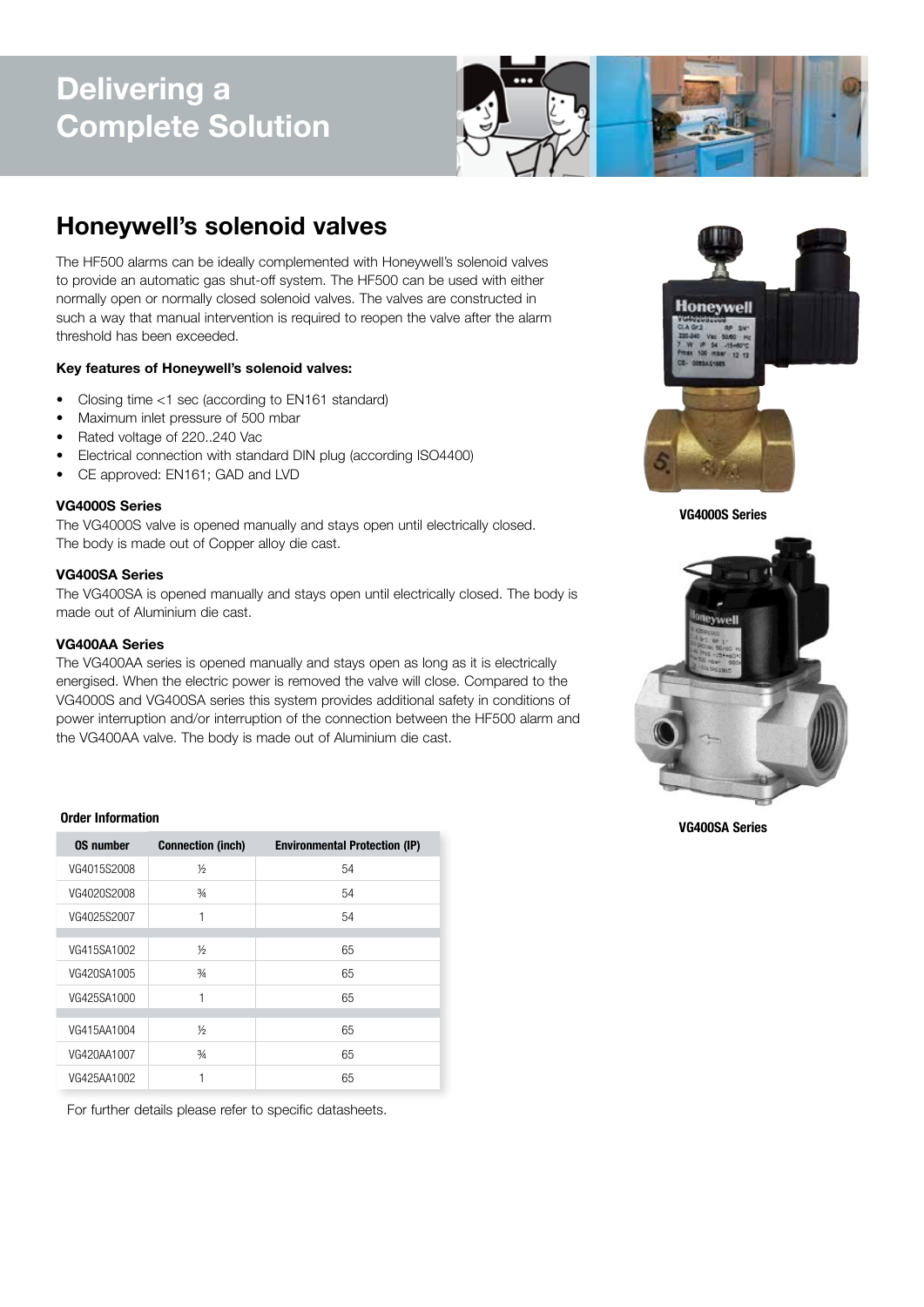# **Technical Specification**



| <b>Reliability</b>           |                                                                           |  |  |
|------------------------------|---------------------------------------------------------------------------|--|--|
| <b>Detection principle</b>   | Catalytic flammable gas sensor                                            |  |  |
| <b>Calibration gas</b>       | Methane for HF500NG<br>Butane for HF500LPG                                |  |  |
| <b>Calibration level</b>     | 10% LEL                                                                   |  |  |
| <b>Accuracy tolerance</b>    | $+/- 2.5\%$ LEL                                                           |  |  |
| <b>Approvals</b>             | EN50194-1:2009<br>Kitemarked (KM 590203)                                  |  |  |
| <b>Other compliances</b>     | <b>RoHS</b>                                                               |  |  |
| <b>Self check function</b>   | <b>Yes</b>                                                                |  |  |
| Lifetime/guarantee           | 5y/2y                                                                     |  |  |
| <b>Operating environment</b> |                                                                           |  |  |
| <b>Temperature</b>           | $-10^{\circ}$ C to $+55^{\circ}$ C                                        |  |  |
| <b>Humidity</b>              | 0-95% RH (non-condensing)                                                 |  |  |
| <b>IP</b> rating             | IPX2D                                                                     |  |  |
| <b>Electrical</b>            |                                                                           |  |  |
| <b>Power supply</b>          | 110-230VAC 50/60Hz                                                        |  |  |
| <b>Power consumption</b>     | <6.5W                                                                     |  |  |
| Alarm relay                  | 5A 250VAC SPDT (single pole changeover)                                   |  |  |
| <b>Fault relay</b>           | 0.25A 250VAC SPST NO (single pole)                                        |  |  |
| <b>User interface</b>        |                                                                           |  |  |
| <b>Visual indicator</b>      | Power: Green LED<br>Alarm: Red LED<br>Fault: Yellow LED                   |  |  |
| <b>Audible</b>               | >85dB @ 1m                                                                |  |  |
| <b>Button</b>                | For test and alarm mute<br>Installer test mode for relays                 |  |  |
| <b>Product</b>               |                                                                           |  |  |
| <b>Size</b>                  | 150 x 104 x 37mm                                                          |  |  |
| Weight                       | $<$ 400g                                                                  |  |  |
| <b>Packaging</b>             |                                                                           |  |  |
| <b>Type</b>                  | Carton box                                                                |  |  |
| <b>Dimensions</b>            | 106 x 185 x 45mm (L x W x D)                                              |  |  |
| <b>Scope of supply</b>       |                                                                           |  |  |
|                              | HF500 alarm<br>Mounting kit: Scews and plugs<br>User and installer manual |  |  |

| <b>Ordering Information</b> |                 |                     |          |                            |  |  |
|-----------------------------|-----------------|---------------------|----------|----------------------------|--|--|
| Part No                     | <b>Barcode</b>  | <b>Detected Gas</b> | Language | <b>Product Description</b> |  |  |
| HF500NG-EN                  | 5 027526 400041 | Natural Gas         | English  | HF500NG 230VAC Relay (en)  |  |  |
| HF500LPG-EN                 | 5 027526 400058 | ∟PG                 | English  | HF500LPG 230VAC Relay (en) |  |  |

## **Dedicated local support**

Honeywell provides a UK based Customer Support Centre, which is available Monday to Thursday from 08:30 to 17:00, and Friday from 08:30 to 15:30 (GMT).

Our team is happy to answer any queries on our products.

Telephone: +44 (0)1202 645 577